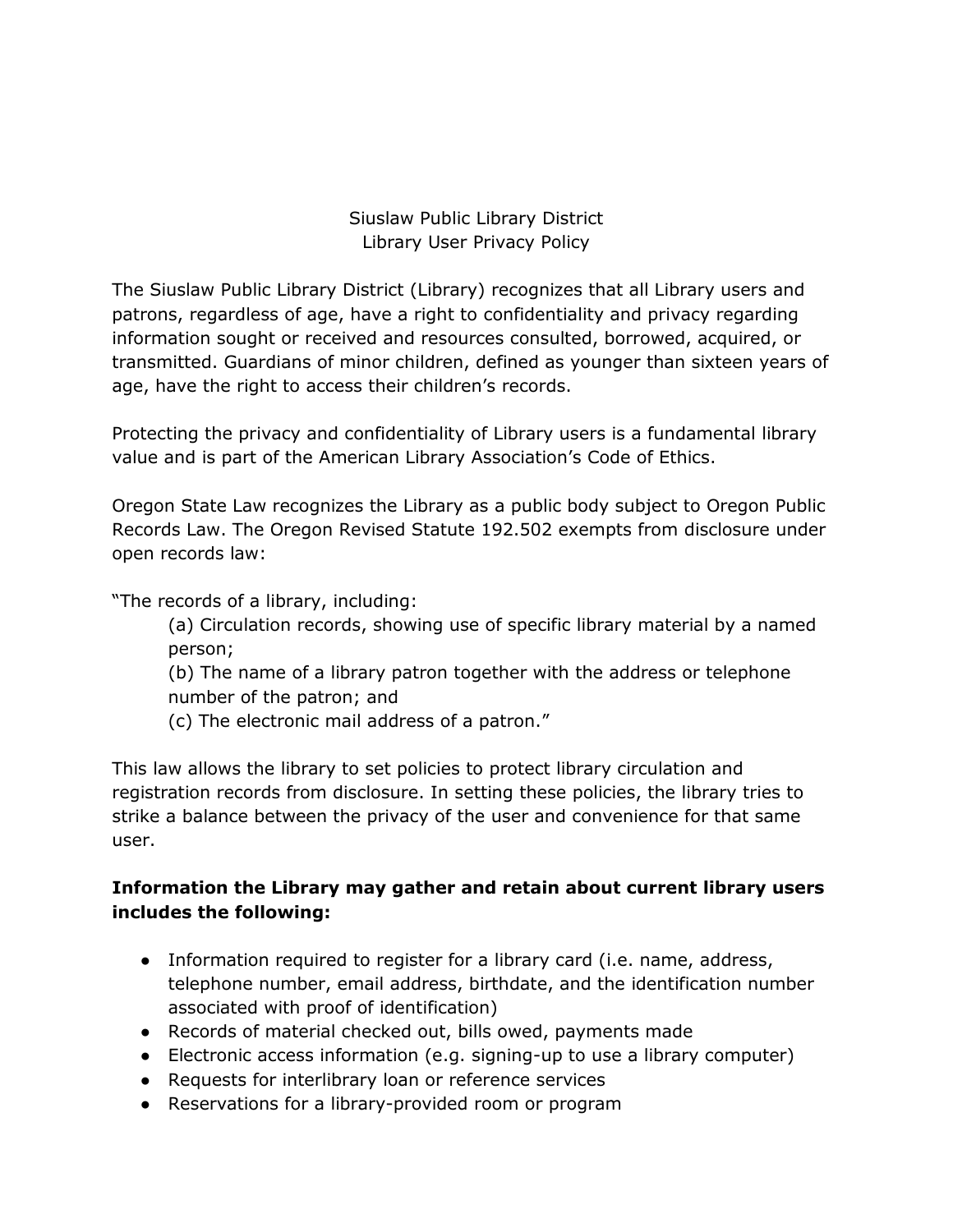• Information about search topics, but not in a way that contains any personal information about the person doing the searching

### **Choice, Consent, and Responsibility**

We will not collect or retain your private and personally identifiable information without your consent. If you consent to give us your personally identifiable information, we will use it only for library business purposes. We will keep it confidential and will not sell, license, or disclose personal information to any third party without your consent, unless we are required by law to do so.

We never use or share the personally identifiable information provided to us in ways unrelated to the ones described above without also providing you an opportunity to prohibit such unrelated uses, unless we are required by law to do so.

If we make a service available for your convenience that may in some way lessen our ability to protect the privacy of your personally identifiable information or the confidentiality of information about your use of library materials and services, we will:

- 1) Provide you with a privacy warning regarding that service; and
- 2) Make it possible for you to "opt in" or "opt out" of that service.

You may choose to designate a "proxy" user for your account. Please remember that granting another person proxy status for your account may also give that user access to any personal information associated with that account. Additionally, giving your physical library card, account number, and/or PIN to someone else may allow them to access private information associated with your library use or personally identifiable information. It is your responsibility to report any changes to your preferences or status and any lost or stolen card immediately to ensure that your information remains secure and private.

#### **User Access**

You are entitled to view your personally identifiable information and are responsible for keeping your information accurate and up-to-date. Library staff will explain the process for accessing or updating your information.

#### **Data Integrity and Security**

We take reasonable steps to ensure data integrity. We protect personally identifiable information by electronically purging or manually shredding data once it is no longer needed for library business purposes.